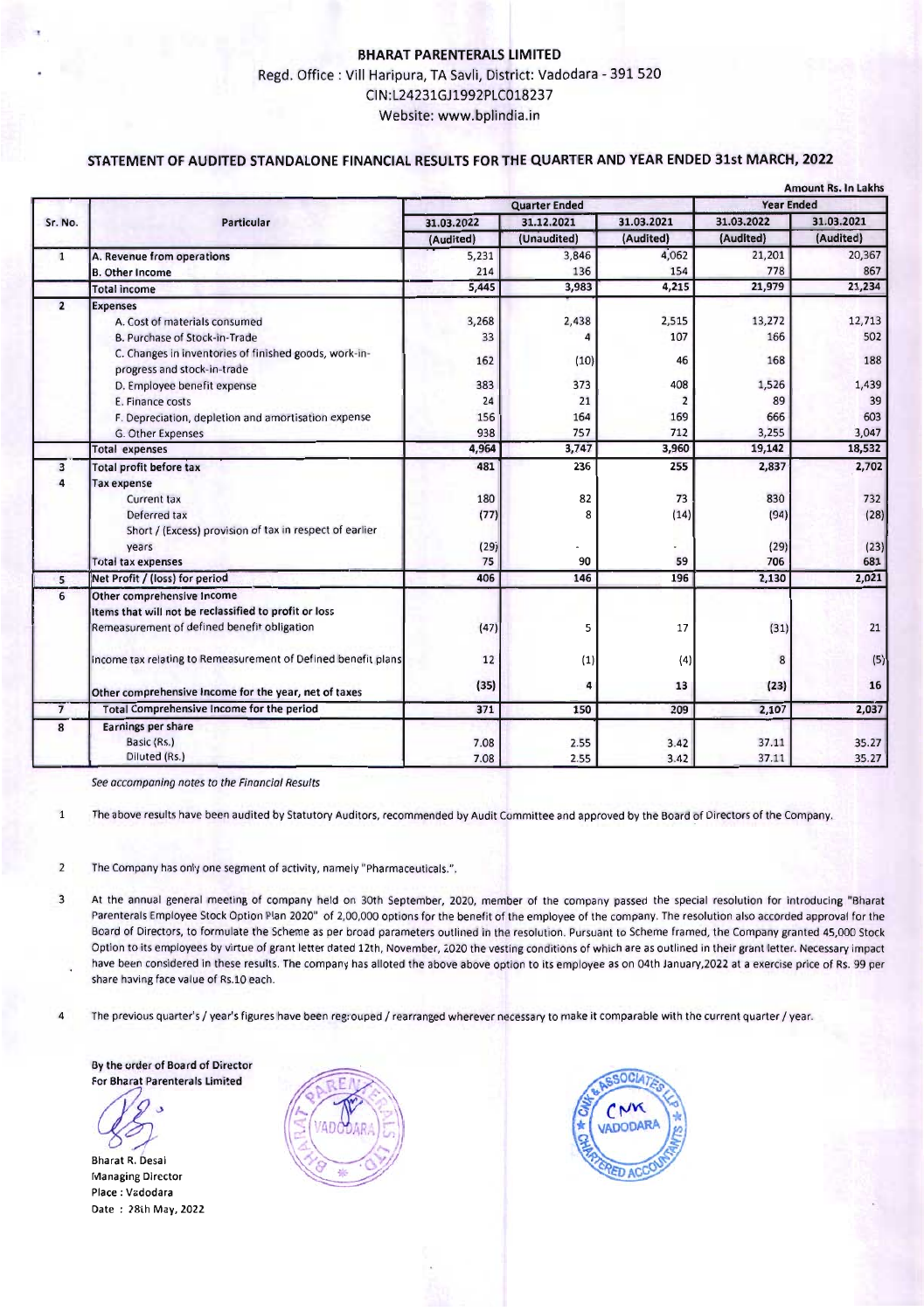## **BHARAT PARENTERALS LIMITED** Regd. Office: Vill Haripura, TA Savli, District: Vadodara - 391 520

CIN:L24231GJ1992PLC018237 Website: www.bplindia.in

## **STATEMENT OF AUDITED STANDALONE ASSETSAND LIABILITIES AS AT 31st MARCH, 2022**

|            |                                                                                              | <b>Amount Rs. In Lakhs</b> |                           |  |  |
|------------|----------------------------------------------------------------------------------------------|----------------------------|---------------------------|--|--|
| Sr.<br>No. | <b>Particulars</b>                                                                           | As at<br>31st March, 2022  | As at<br>31st March, 2021 |  |  |
|            | <b>ASSETS</b>                                                                                |                            |                           |  |  |
| (1)        | <b>Non current Assets</b>                                                                    |                            |                           |  |  |
|            | (a) Property, Plant and Equipment                                                            | 3,975                      | 4,336                     |  |  |
|            | (b) Capital work-in-progress                                                                 | 62                         |                           |  |  |
|            | (c) Investment Properties                                                                    | 108                        | 119                       |  |  |
|            | (d) Financial Assets                                                                         |                            |                           |  |  |
|            | (i) Investments                                                                              | 482                        | 3                         |  |  |
|            | (ii) Other Financial assets                                                                  | 2,614                      | 353                       |  |  |
|            | (e) Other Non Current Assets                                                                 | 223                        | 110                       |  |  |
| (2)        | <b>Current assets</b>                                                                        |                            |                           |  |  |
|            | (a) Inventories                                                                              | 2,076                      | 2,243                     |  |  |
|            | (b) Financial Assets                                                                         |                            |                           |  |  |
|            | (i) Investments                                                                              | 1,148                      | 4,179                     |  |  |
|            | (ii) Trade receivables                                                                       | 7,340                      | 6,783                     |  |  |
|            | (iii) Cash and cash equivalents                                                              | 333                        | 140                       |  |  |
|            | (iv) Bank Balances other than Cash and cash equivalents                                      | 128                        | 75                        |  |  |
|            | (v) Loans                                                                                    | 13                         | 8                         |  |  |
|            | (vi) Other financial assets                                                                  | 2,426                      | 268<br>974                |  |  |
|            | (c) Other current assets                                                                     | 872                        | 32                        |  |  |
|            | (d) Current Tax Asset (Net)                                                                  |                            |                           |  |  |
|            | <b>Total Assets</b>                                                                          | 21,800                     | 19,624                    |  |  |
|            | <b>EQUITY AND LIABILITIES</b>                                                                |                            |                           |  |  |
|            | $(1)$ Equity                                                                                 |                            |                           |  |  |
|            | (a) Equity Share capital                                                                     | 577                        | 573                       |  |  |
|            | (b) Other Equity                                                                             | 16,038                     | 13,821                    |  |  |
|            | Total equity attributable to equity holders of the Company                                   | 16,615                     | 14,394                    |  |  |
|            | <b>LIABILITIES</b>                                                                           |                            |                           |  |  |
| (2)        | <b>Non-Current liabilities</b>                                                               |                            |                           |  |  |
|            | (a) Financial Liabilities                                                                    |                            |                           |  |  |
|            | (i) Borrowings                                                                               | 975                        | 859                       |  |  |
|            | (b) Provisions                                                                               | 94                         | 64                        |  |  |
|            | (c) Deferred tax liabilities (Net)                                                           | 96                         | 197                       |  |  |
|            | (3) Current liabilities                                                                      |                            |                           |  |  |
|            | (a) Financial Liabilities                                                                    |                            |                           |  |  |
|            | (i) Borrowings                                                                               | 526                        | 365                       |  |  |
|            | (ii) Trade payables                                                                          |                            |                           |  |  |
|            | a) total outstanding dues of Micro Enterprises and Small Enterprises                         | 339                        | $\prime$ <sup>1</sup>     |  |  |
|            |                                                                                              | 1,915                      | 2,546                     |  |  |
|            | b) total outstanding dues of creditors other than Micro Enterprises<br>and Small Enterprises |                            |                           |  |  |
|            | (iii) Other financial liabilities                                                            | 620                        | 709                       |  |  |
|            | (b) Other current liabilities                                                                | 424                        | 334                       |  |  |
|            | (c) Provisions                                                                               | 107                        | 84                        |  |  |
|            | (d) Current Tax Liability (Net)                                                              | 92                         | ÷                         |  |  |
|            | <b>Total Liabilities</b>                                                                     | 5,185                      | 5,229                     |  |  |
|            |                                                                                              |                            |                           |  |  |
|            | <b>Total Equity and Liabilities</b>                                                          | 21,800                     | 19,624                    |  |  |

By the order of Board of Director<br>For Bharat Parenterals Limited



Bharat R. Desai Managing Director Place: Vadodara Date : 28th May, 2022



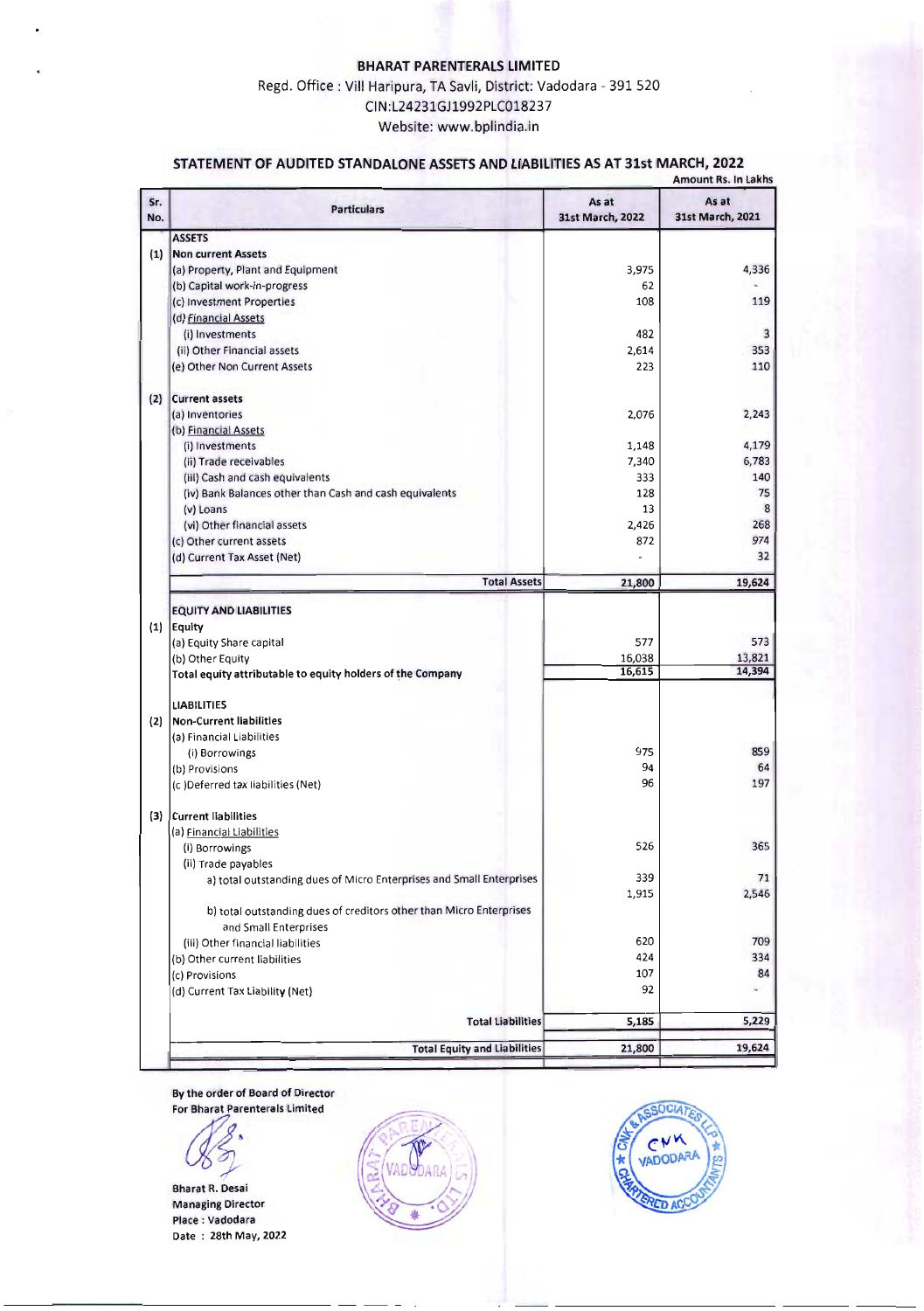### BHARAT PARENTERALS LIMITED

|   |                                                                |                                               | Amount Rs. In Lakhs                           |
|---|----------------------------------------------------------------|-----------------------------------------------|-----------------------------------------------|
|   | <b>Particulars</b>                                             | For the year ended 31st<br><b>March, 2022</b> | For the year ended 31st<br><b>March, 2021</b> |
| A | Cash flow from operating activities                            |                                               |                                               |
|   | Profit before income tax                                       | 2,837                                         | 2,702                                         |
|   | <b>Adjustments for:</b>                                        |                                               |                                               |
|   | Depreciation and amortisation expense                          | 666                                           | 603                                           |
|   |                                                                | 74                                            |                                               |
|   | (Gain)/ Loss on Sales of Property, Plant and Equipments (Net)  |                                               | (1)                                           |
|   | Fair valuation of Investments through FVTPL                    | (113)                                         | (22)                                          |
|   | (Gain)/ Loss on Sales of Investment (Net)                      | 1                                             | (21)                                          |
|   | <b>Share Based Payment</b>                                     | (40)                                          |                                               |
|   | Dividend Income                                                |                                               | (0)                                           |
|   | <b>Rent Income</b>                                             |                                               | (1)                                           |
|   | <b>Finance Cost</b>                                            | 89                                            | 39                                            |
|   |                                                                |                                               | 6                                             |
|   | Unrealised Foreign exchange fluctuation                        | (48)                                          |                                               |
|   | Interest Income                                                | (168)                                         | (43)                                          |
|   | Operating profit before working capital changes                | 3,298                                         | 3,262                                         |
|   | Movements in working capital:                                  |                                               |                                               |
|   | <b>Current Assets</b>                                          |                                               |                                               |
|   | (Increase) / Decrease in trade receivables                     | (510)                                         | 1,381                                         |
|   | (Increase) / Decrease in inventories                           | 167                                           | 526                                           |
|   |                                                                |                                               |                                               |
|   | (Increase) / Decrease in other financial assets                | (4, 284)                                      | (12)                                          |
|   | (Increase) / Decrease in Loans                                 | (5)                                           | (3)                                           |
|   | (Increase) / Decrease in other current assets                  | 102                                           | 446                                           |
|   | (Increase) / Decrease in other non current assets              | (75)                                          | 14                                            |
|   | <b>Current Liabilities</b>                                     |                                               |                                               |
|   | Increase / (Decrease) in trade payables                        | (362)                                         | (1,651)                                       |
|   | Increase / (Decrease) in provisions                            | 21                                            | 30                                            |
|   |                                                                |                                               |                                               |
|   | increase / (Decrease) in other current liabilities             | 90                                            | (213)                                         |
|   | Increase / (Decrease) in other financial liabilities           | (90)                                          | (924)                                         |
|   | Cash generated from operations :                               | (1,648)                                       | 2,855                                         |
|   | Direct taxes paid (net)                                        | 567                                           | 668                                           |
|   | Net cash from operating activities (A)                         | (2, 215)                                      | 2,187                                         |
|   | Cash flows from investing activities                           |                                               |                                               |
| B | Purchase of Property, plant and equipments                     |                                               |                                               |
|   | (Including Capital work in progress Including capital Advance) | (476)                                         | 60                                            |
|   | Proceeds of sale of Property, plant and equipments             | 8                                             | 6                                             |
|   | Purchase/(Sale) of investments                                 | 2,664                                         | (4, 113)                                      |
|   | (Increase) / Decrease Bank Balances other than Cash and cash   | (53)                                          | (46)                                          |
|   | <b>Dividend Received</b>                                       |                                               | $\bf{0}$                                      |
|   | <b>Rent Received</b>                                           |                                               | 1                                             |
|   | <b>Interest Received</b>                                       | 33                                            | 20                                            |
|   | Net cash (used) in Investing activities (B)                    | 2,176                                         | (4,071)                                       |
|   |                                                                |                                               |                                               |
|   | Cash flow from financing activities :                          |                                               |                                               |
| c | Proceeds from issue of shares                                  | 45                                            |                                               |
|   | Proceeds from long term Borrowings                             | 365                                           | 1,120                                         |
|   | Repayment of long term Borrowings                              | (247)                                         | (145)                                         |
|   | Proceeds/ (Repayment) of short term Borrowings                 | 159                                           | 119                                           |
|   | <b>Finance Cost</b>                                            | (89)                                          | (39)                                          |
|   | Net cash (used) in financing activities (C)                    | 232                                           | 1,055                                         |
|   |                                                                |                                               |                                               |
|   | NET INCREASE IN CASH AND CASH EQUIVALENTS [(A) + (B) + (C)]    | 193                                           | (829)                                         |
|   | CASH AND CASH EQUIVALENTS AT THE BEGINNING OF THE YEAR         | 140                                           | 969                                           |
|   |                                                                |                                               |                                               |
|   |                                                                | 333                                           | 140                                           |

# STANDALONE STATEMENT OF CASH FLOWS FOR THE YEAR ENDED 31ST MARCH, 2022

By the order of Board of Director

For Bharat Parenterals Limited er and R. Diesain<br>Bharat R. Diesain<br>Managing Director

Place: Vadodara Date : 28th May, 2022



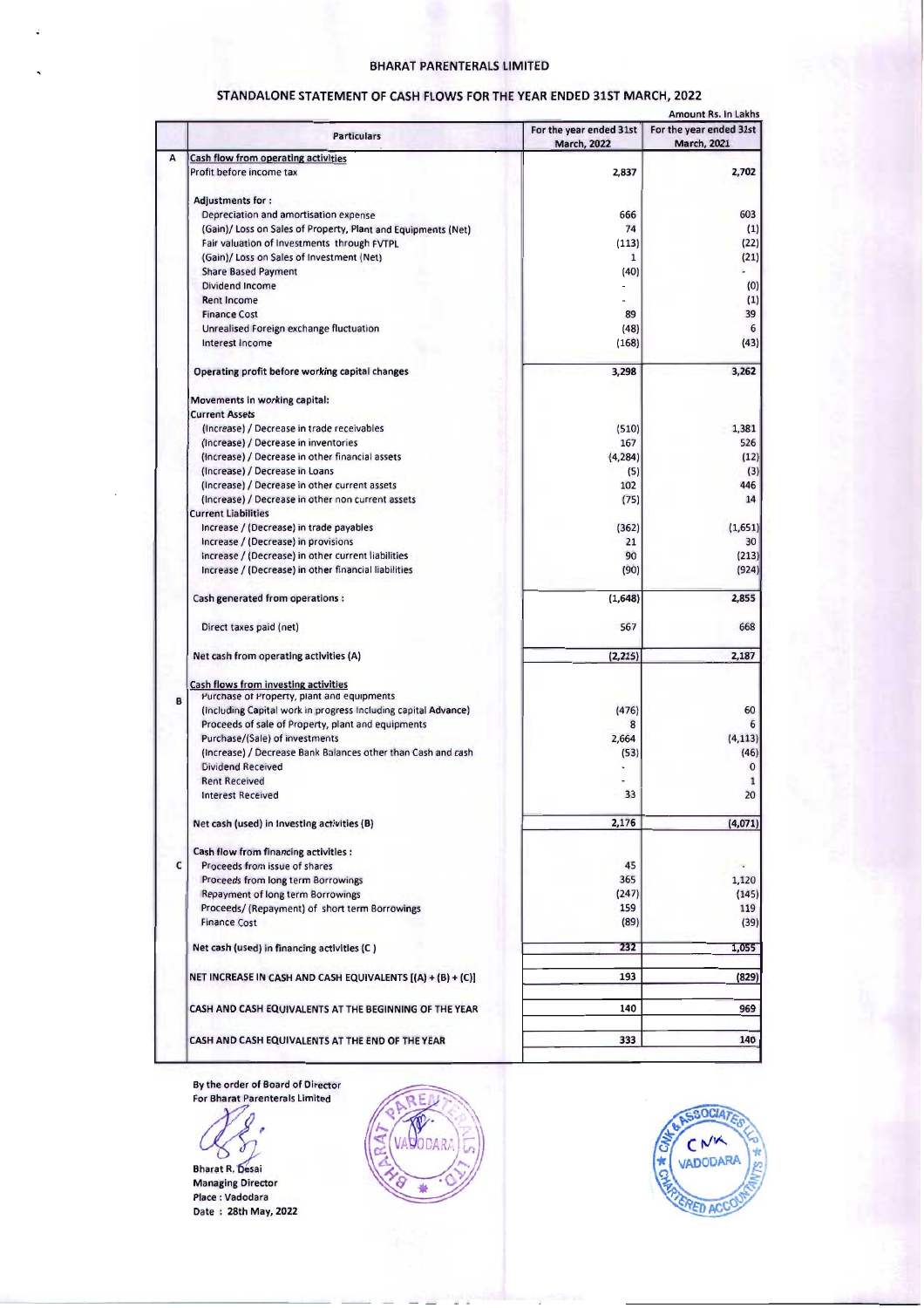#### **BHARAT PARENTERALS LIMITED** Regd.Office: ViII Haripura, TA Savli, District: Vadodara - 391 520 CIN:L24231GJ1992PLC018237 Website: www.bplindia.in

#### **STATEMENTOF AUDITED CONSOLIDATED FINANCIAL RESULTSFORTHE QUARTERAND YEAR ENDED 31st MARCH, 2022**

|                         |                                                                                      | <b>Amount Rs. In Lakhs</b><br><b>Year Ended</b> |             |                          |                          |               |
|-------------------------|--------------------------------------------------------------------------------------|-------------------------------------------------|-------------|--------------------------|--------------------------|---------------|
|                         | <b>Particular</b>                                                                    | <b>Quarter Ended</b>                            |             |                          | 31.03.2021<br>31.03.2022 |               |
| Sr. No.                 |                                                                                      | 31.03.2022                                      | 31.12.2021  | 31.03.2021               | (Audited)                | (Audited)     |
|                         |                                                                                      | (Audited)                                       | (Unaudited) | (Audited)                |                          |               |
| $\overline{1}$          | A. Revenue from operations                                                           | 5,231                                           | 3,846       | 4,062                    | 21,201                   | 20,464        |
|                         | <b>B. Other Income</b>                                                               | 219                                             | 131         | 154<br>4,215             | 778<br>21,979            | 867<br>21,332 |
|                         | <b>Total income</b>                                                                  | 5.450                                           | 3,977       |                          |                          |               |
| $\overline{2}$          | <b>Expenses</b>                                                                      |                                                 |             |                          |                          |               |
|                         | A. Cost of materials consumed                                                        | 3,268                                           | 2,438       | 2,515                    | 13,272                   | 12,713        |
|                         | B. Purchase of Stock-in-Trade                                                        | 33                                              | 4           | 107                      | 166                      | 533           |
|                         | C. Changes in inventories of finished goods, work-in-<br>progress and stock-in-trade | 162                                             | (10)        | 45                       | 168                      | 180           |
|                         | D. Employee benefit expense                                                          | 389                                             | 376         | 408                      | 1,537                    | 1,475         |
|                         | E. Finance costs                                                                     | 24                                              | 21          | $\overline{2}$           | 89                       | 39            |
|                         | F. Depreciation, depletion and amortisation expense                                  | 156                                             | 164         | 169                      | 666                      | 603           |
|                         | G. Other Expenses                                                                    | 947                                             | 770         | 727                      | 3,293                    | 3,075         |
|                         | <b>Total expenses</b>                                                                | 4.980                                           | 3,762       | 3.974                    | 19,192                   | 18,619        |
| $\overline{\mathbf{3}}$ | Total profit before tax                                                              | 472                                             | 215         | 240                      | 2.788                    | 2.712         |
| 4                       | <b>Tax expense</b>                                                                   |                                                 |             |                          |                          |               |
|                         | <b>Current tax</b>                                                                   | 180                                             | 82          | 73                       | 830                      | 732           |
|                         | Deferred tax                                                                         | (77)                                            | 8           | (14)                     | (94)                     | (28)          |
|                         | Short / (Excess) provision of tax in respect of earlier                              |                                                 |             |                          |                          |               |
|                         | vears                                                                                | (29)                                            |             |                          | (29)                     | (23)          |
|                         | <b>Total tax expenses</b>                                                            | 75                                              | 90          | 59                       | 706                      | 681           |
| 5                       | Net Profit / (loss) for period                                                       | 397                                             | 125         | 181                      | 2,081                    | 2,032         |
| 6                       | Other comprehensive Income                                                           |                                                 |             |                          |                          |               |
|                         | Items that will not be reclassified to profit or loss                                |                                                 |             |                          |                          |               |
|                         | Remeasurement of defined benefit obligation                                          | (47)                                            | 5           | 17                       | (31)                     | 21            |
|                         |                                                                                      |                                                 |             |                          |                          |               |
|                         | Income tax relating to Remeasurement of Defined benefit plans                        | 12                                              | (1)         | (4)                      | 8                        | (5)           |
|                         |                                                                                      |                                                 |             |                          |                          |               |
|                         | Other comprehensive Income for the year, net of taxes                                | (35)                                            | 4           | 13                       | (23)                     | 16            |
| $\overline{7}$          | Total Comprehensive Income for the period                                            | 362                                             | 129         | 194                      | 2,058                    | 2,047         |
|                         |                                                                                      |                                                 |             |                          |                          |               |
|                         | Net Profit attributahle to:                                                          |                                                 |             |                          |                          |               |
|                         | Owners of the company                                                                | 404                                             | 133         | 189                      | 2,105                    | 2,039         |
|                         | Non Controlling Interest                                                             | (7)                                             | (8)         | (7)                      | (24)                     | (7)           |
|                         | Other Comprehensive Income attributable to:                                          |                                                 |             |                          |                          |               |
|                         | Cwners of the company                                                                | (35)                                            | 4           | 13                       | (23)                     | 16            |
|                         | Non Controlling Interest                                                             |                                                 | ×,          | $\overline{\phantom{a}}$ |                          |               |
|                         |                                                                                      |                                                 |             |                          |                          |               |
|                         | Total Comprehensive Income for the period                                            |                                                 |             |                          |                          |               |
|                         | <b>Cwners of the company</b>                                                         | 369                                             | 137         | 202                      | 2,082                    | 2,055         |
|                         | Non Controlling Interest                                                             | (7)                                             | (8)         | (7)                      | (24)                     | (7)           |
| 8                       | Earnings per share                                                                   |                                                 |             |                          |                          |               |
|                         | Basic (Rs.)                                                                          | 7.04                                            | 2.32        | 3.29                     | 36.67                    | 35.59         |
|                         | Diluted (Rs.)                                                                        | 7.04                                            | 2.32        | 3.29                     | 36.67                    | 35.59         |

*See accompaninq notes to the Financial Results*

**The-above** results **have been audited by Statutory Auditors, recommended by Audit Committee and approved by the Board of Directors of the Group.**

**The Group has only one segment of activity, namely "Pharmaceuticals.".**  $\overline{c}$ 

 $\overline{3}$ **At the annual general meeting of holding company held on 30th September,** *2020,* **member of the holding company passed the special resolution for introducing** "Bharat Parenterals Employee Stock Option Plan 2020" of 2,00,000 options for the benefit of the employee of the holding company. The resolution also accorded approval for the Board of Directors, to formulate the Scheme as per broad parameters outlined in the resolution. Pursuant to Scheme framed, the Holding Company granted 45,000 Stock Option to its employees by virtue of grant letter dated 12th, November, 2020 the vesting conditions of which are as outlined in their grant letter. Necessary impact have been considered in these results. The holding company has alloted the above above option to its employee as on 04th January, 2022 at **a exercise price of** Rs. **99 per share having face value of Rs.l0 each.**

**4 The** previous **quarter's / year's figures have been regrouped / rearranged wherever necessary to make it comparable with the current quarter / year.**

Bythe order of Board of Director For Bharap Parenterals Limited



 $\overline{1}$ 

Bharat R. Desai **Managing Director** Place: Vadodara Date: 28th May, 2022



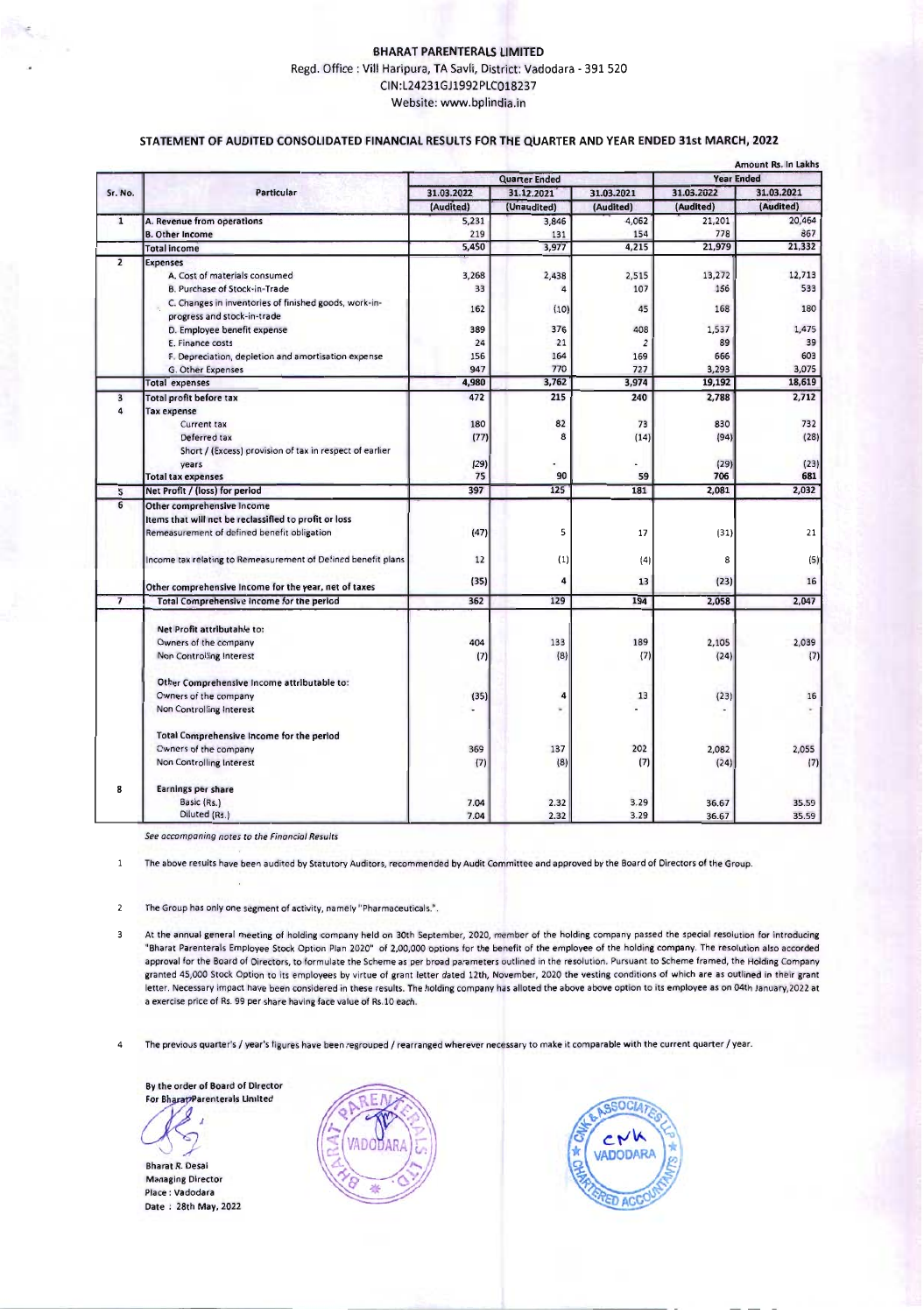## **BHARAT PARENTERALS LIMITED**

## Regd. Office: Vill Haripura, TA Savli, District: Vadodara - 391 520 CIN:L24231GJ1992PLC018237 Website: www.bplindia.in

## **STATEMENT OF AUDITED CONSOLIDATED ASSETSAND LIABILITIES AS AT 31st MARCH, 2022**

|            |                                                                                                                                                            |                                | <b>Amount Rs. In Lakhs</b>     |
|------------|------------------------------------------------------------------------------------------------------------------------------------------------------------|--------------------------------|--------------------------------|
| Sr.<br>No. | <b>Particulars</b>                                                                                                                                         | As at<br>31st March, 2022      | As at<br>31st March, 2021      |
|            | <b>ASSETS</b>                                                                                                                                              |                                |                                |
| (1)        | <b>Non current Assets</b>                                                                                                                                  |                                |                                |
|            | (a) Property, Plant and Equipment                                                                                                                          | 3,975                          | 4,336                          |
|            | (b) Capital work-in-progress                                                                                                                               | 2,565                          | 44                             |
|            | (c) Investment Properties                                                                                                                                  | 108                            | 119                            |
|            | (d) Financial Assets                                                                                                                                       |                                |                                |
|            | (i) Other Financial assets                                                                                                                                 | 301                            | 353                            |
|            | (e) Other Non Current Assets                                                                                                                               | 1,282                          | 210                            |
| (2)        | <b>Current assets</b>                                                                                                                                      |                                |                                |
|            | (a) Inventories                                                                                                                                            | 2,076                          | 2,243                          |
|            | (b) Financial Assets                                                                                                                                       |                                |                                |
|            | (i) Investments                                                                                                                                            | 1,148                          | 4,279                          |
|            | (ii) Trade receivables                                                                                                                                     | 7,340                          | 6,783                          |
|            | (iii) Cash and cash equivalents                                                                                                                            | 340                            | 168                            |
|            | (iv) Bank Balances other than Cash and cash equivalents                                                                                                    | 128                            | 75                             |
|            | $(v)$ Loans                                                                                                                                                | 13                             | 8                              |
|            | (vi) Other financial assets                                                                                                                                | 2,426                          | 268                            |
|            | (c) Other current assets                                                                                                                                   | 902                            | 946                            |
|            | (d) Current Tax Asset (Net)                                                                                                                                |                                | 32                             |
|            | <b>Total Assets</b>                                                                                                                                        | 22,606                         | 19,865                         |
|            | $(1)$ Equity<br>(a) Equity Share capital<br>(b) Other Equity<br>(c) Non-Controlling Interest<br>Total equity attributable to equity holders of the Company | 577<br>16,005<br>432<br>17,014 | 573<br>13,814<br>(5)<br>14,382 |
|            | <b>LIABILITIES</b>                                                                                                                                         |                                |                                |
|            | (2) Non-Current liabilities                                                                                                                                |                                |                                |
|            | (a) Financial Liabilities                                                                                                                                  |                                |                                |
|            | (i) Borrowings                                                                                                                                             | 1,249                          | 859                            |
|            | (b) Provisions                                                                                                                                             | 94                             | 64                             |
|            | (c) Deferred tax liabilities (Net)                                                                                                                         | 96                             | 197                            |
| (3)        | <b>Current liabilities</b><br>(a) Financial Liabilities                                                                                                    |                                |                                |
|            | (i) Borrowings<br>(ii) Trade payables                                                                                                                      | 526                            | 365                            |
|            | a) total outstanding dues of Micro Enterprises and Small Enterprises                                                                                       | 365                            | 71                             |
|            |                                                                                                                                                            | 2,011                          | 2,546                          |
|            | b) total outstanding dues of creditors other than Micro Enterprises<br>and Small Enterprises                                                               |                                |                                |
|            | (iii) Other financial liabilities                                                                                                                          | 620                            | 959                            |
|            | (b) Other current liabilities                                                                                                                              | 433                            | 337                            |
|            | (c) Provisions                                                                                                                                             | 107                            | 84                             |
|            | (d) Current Tax Liability (Net)                                                                                                                            | 92                             |                                |
|            | <b>Total Liabilities</b>                                                                                                                                   | 5,591                          | 5,483                          |
|            | <b>Total Equity and Liabilities</b>                                                                                                                        | 22,606                         | 19,865                         |
|            |                                                                                                                                                            |                                |                                |

By the order of Board of Director For Bharat Parenterals Limited

~'

Bharat R. Desai Managing Director Place: Vadodara Date : 28th May, 2022



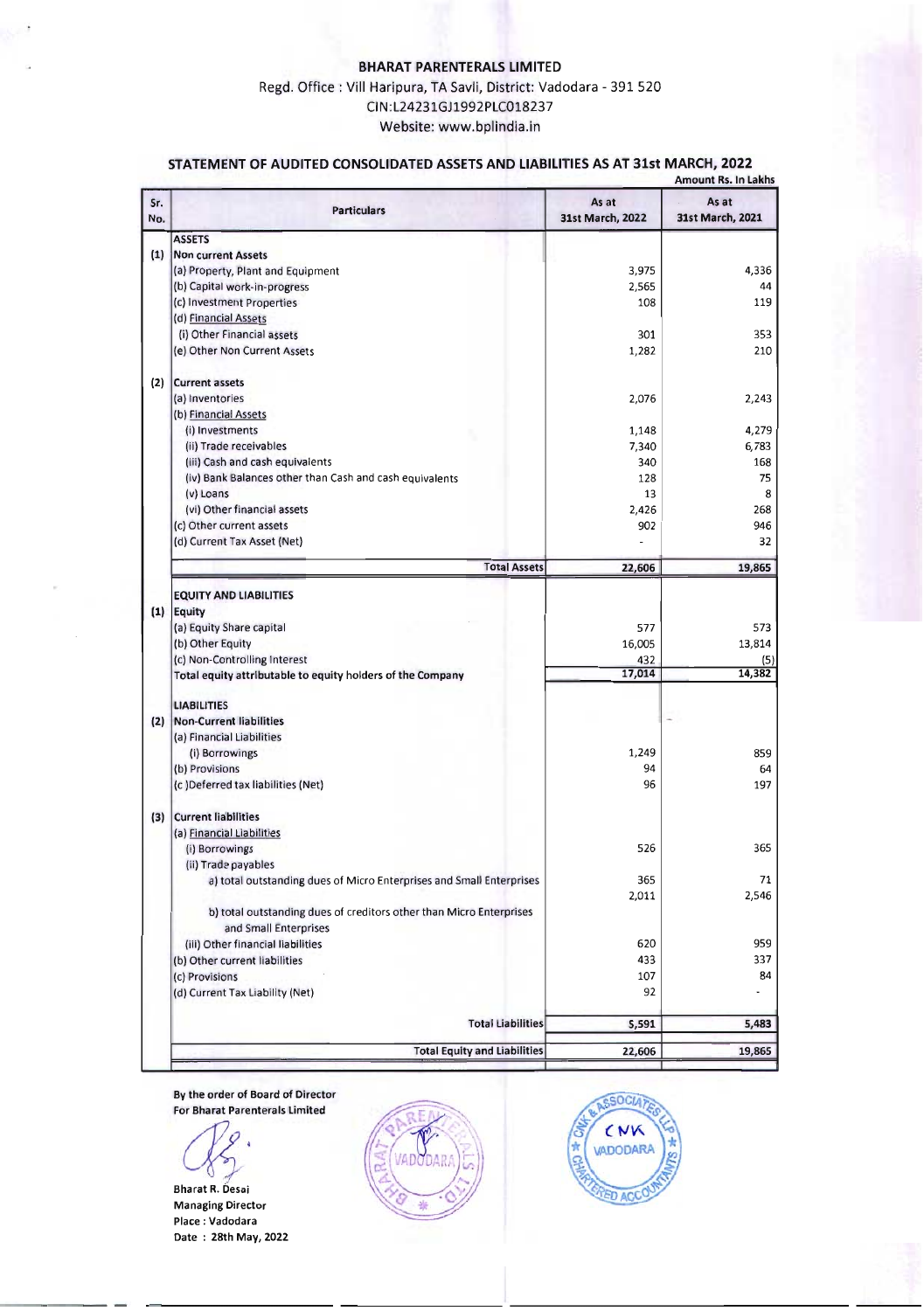#### BHARAT PARENTERAlS LIMITED

|   |                                                                | Amount Rs. In Lakhs     |                          |  |  |
|---|----------------------------------------------------------------|-------------------------|--------------------------|--|--|
|   | <b>Particulars</b>                                             | For the year ended 31st | For the year ended 31st  |  |  |
|   |                                                                | <b>March, 2022</b>      | March, 2021              |  |  |
| А | Cash flow from operating activities                            |                         |                          |  |  |
|   | Profit before income tax                                       | 2,788                   | 2,712                    |  |  |
|   |                                                                |                         |                          |  |  |
|   | <b>Adjustments for:</b>                                        |                         |                          |  |  |
|   | Share of (Profit)/Loss to minority                             | 24                      | $\overline{\phantom{a}}$ |  |  |
|   | Depreciation and amortisation expense                          | 666                     | 603                      |  |  |
|   |                                                                |                         | 470                      |  |  |
|   | Adjustment due to loss on dispodal of subsidiary               |                         |                          |  |  |
|   | (Gain)/ Loss on Sales of Property, Plant and Equipments (Net)  | 74                      | (1)                      |  |  |
|   | Fair valuation of Investments through FVTPL                    | (113)                   | (22)                     |  |  |
|   | (Gain)/ Loss on Sales of Investment (Net)                      | $\mathbf{1}$            | (29)                     |  |  |
|   | <b>Share Based Payment</b>                                     | (40)                    |                          |  |  |
|   | Dividend Income                                                |                         | (0)                      |  |  |
|   | <b>Rent Income</b>                                             |                         | (1)                      |  |  |
|   | <b>Finance Cost</b>                                            | 89                      | 39                       |  |  |
|   |                                                                |                         |                          |  |  |
|   | Unrealised Foreign exchange fluctuation                        | (48)                    | 6                        |  |  |
|   | Interest Income                                                | (168)                   | (35)                     |  |  |
|   |                                                                |                         |                          |  |  |
|   | Operating profit before working capital changes                | 3,273                   | 3,749                    |  |  |
|   | Movements in working capital:                                  |                         |                          |  |  |
|   | <b>Current Assets</b>                                          |                         |                          |  |  |
|   | (Increase) / Decrease in trade receivables                     | (510)                   | 1,146                    |  |  |
|   | (Increase) / Decrease in inventories                           | 167                     | 638                      |  |  |
|   |                                                                |                         |                          |  |  |
|   | (Increase) / Decrease in other financial assets                | (1,971)                 | (58)                     |  |  |
|   | (Increase) / Decrease in Loans                                 | (5)                     | (3)                      |  |  |
|   | (Increase) / Decrease in other current assets                  | 44                      | 143                      |  |  |
|   | (Increase) / Decrease in other non current assets              | (75)                    | 517                      |  |  |
|   | <b>Current Liabilities</b>                                     |                         |                          |  |  |
|   | Increase / (Decrease) in trade payables                        | (240)                   | (1,644)                  |  |  |
|   |                                                                |                         |                          |  |  |
|   | Increase / (Decrease) in provisions                            | 21                      | 30                       |  |  |
|   | Increase / (Decrease) in other current liabilities             | 95                      | (733)                    |  |  |
|   | Increase / (Decrease) in other financial liabilities           | (339)                   | (674)                    |  |  |
|   | Cash generated from operations:                                | 460                     | 3,112                    |  |  |
|   | Direct taxes paid (net)                                        | 567                     | 668                      |  |  |
|   |                                                                |                         |                          |  |  |
|   | Net cash from operating activities (A)                         | (107)                   | 2,445                    |  |  |
|   |                                                                |                         |                          |  |  |
|   | Cash flows from investing activities                           |                         |                          |  |  |
| B | Purchase of Property, plant and equipments                     |                         |                          |  |  |
|   | (Including Capital work in progress Including capital Advance) | (3,895)                 | (84)                     |  |  |
|   | Proceeds of sale of Property, plant and equipments             | 8                       |                          |  |  |
|   | Purchase/(Sale) of investments                                 | 3,244                   | (4, 227)                 |  |  |
|   | (Increase) / Decrease Bank Balances other than Cash and cash   | (53)                    | (46)                     |  |  |
|   | <b>Dividend Received</b>                                       |                         | 0                        |  |  |
|   |                                                                |                         |                          |  |  |
|   | <b>Rent Received</b>                                           |                         | 1                        |  |  |
|   | <b>Interest Received</b>                                       | 33                      | 12                       |  |  |
|   | Net cash (used) in Investing activities (B)                    | (663)                   | (4, 337)                 |  |  |
|   |                                                                |                         |                          |  |  |
|   | Cash flow from financing activities :                          |                         |                          |  |  |
| C | Proceeds from issue of shares                                  | 45                      |                          |  |  |
|   | Proceeds from long term Borrowings                             | 365                     | 1,120                    |  |  |
|   | Repayment of long term Borrowings                              | 27                      | (145)                    |  |  |
|   | Proceeds/ (Repayment) of short term Borrowings                 | 159                     | 119                      |  |  |
|   | <b>Finance Cost</b>                                            | (89)                    | (39)                     |  |  |
|   | Increase / (Decrease) in Non controlling Interest              | 437                     | (5)                      |  |  |
|   |                                                                |                         |                          |  |  |
|   | Net cash (used) in financing activities (C)                    | 942                     | 1,050                    |  |  |
|   |                                                                |                         |                          |  |  |
|   | NET INCREASE IN CASH AND CASH EQUIVALENTS [(A) + (B) + (C)]    | 172                     | (843)                    |  |  |
|   |                                                                |                         |                          |  |  |
|   | CASH AND CASH EQUIVALENTS AT THE BEGINNING OF THE YEAR         | 168                     | 1,010                    |  |  |
|   |                                                                |                         |                          |  |  |
|   | CASH AND CASH EQUIVALENTS AT THE END OF THE YEAR               | 340                     | 168                      |  |  |

## CONSOLIDATED STATEMENT OF CASH FLOWS FOR THE YEAR ENDED 31ST MARCH, 2022

By the order of Board of Director

or Bharat Parenterals Limited

Bharat R. Desai

Bharat R. Desai Managing Director Place: Vadodara Date : 28th May, 2022



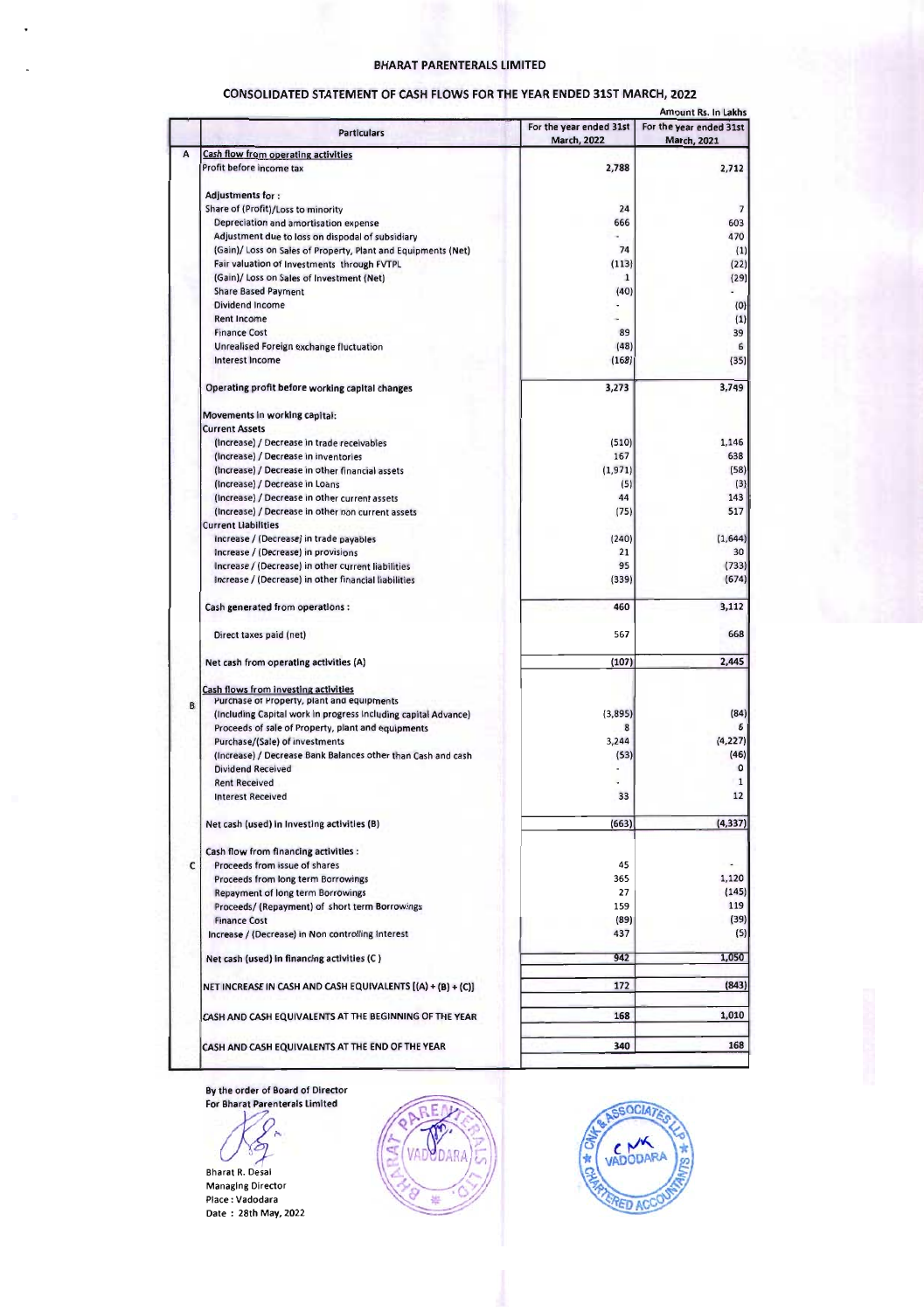

Independent Auditor's Report on Audited Standalone Quarterly Financial Results and Year to Date Results of the Bharat Parenterals Limited Pursuant to the Regulation 33 of the SEBI (Listing Obligations and Disclosure Requirements) Regulations, 2015, as amended

# TO THE BOARD OF DIRECTORS OF BHARAT PARENTERALS LIMITED

Report on the audit of the Standalone Financial Results

Opinion

We have audited the accompanying statement of standalone financial results of Bharat Parenterals Limited (the company) for quarter and year ended 31<sup>st</sup> March, 2022 (the "Statement"), attached herewith, being submitted by the company pursuant to the requirement of Regulation 33 of the Securities and Exchange Board of India (SEBI) (Listing Obligations and Disclosure Requirements) Regulations, 2015, as amended ("Listing Regulations").

In our opinion and to the best of our information and according to the explanations given to us, the statement:

- i. is presented in accordance with the requirements of Regulation 33 of the Listing Regulations in this regard; and
- ii. give a true and fair view in conformity with the recognition and measurement principles laid down in the applicable Indian accounting standards and other accounting principles generally accepted in India of the net profit and other comprehensive income and other financial information for the quarter and year ended 31<sup>st</sup> March, 2022.

# **Basis of Opinion**

We conducted our audit in accordance with the Standards on Auditing (SAs) specified under section 143(10) of the Companies Act, 2013, as amended ("the Act"). Our responsibilities under those SAs are further described in the "Auditor's Responsibilities for the Audit of the Standalone Financial Results" section of our report. We are independent of the Company, in accordance

Land<br>Lane of Dr. Prashant Buch, Jetalpur Road, Vadodara - 390 007<br>Strategie VADODARA : The Nirat, 3rd Floor, 18, Windward Business Park, Behind Emerald One Complex, • Tel: +91 265 234 3483, +91 265 235 4359 • Email : vadodara@change

**VADODARA** 

MUMBAI - HO : 3rd Floor, Mistry Bhavan, Dinshaw Vachha Road, Churchgate, Mumbai 400 020, India. . Tel: +91 22 6623 0600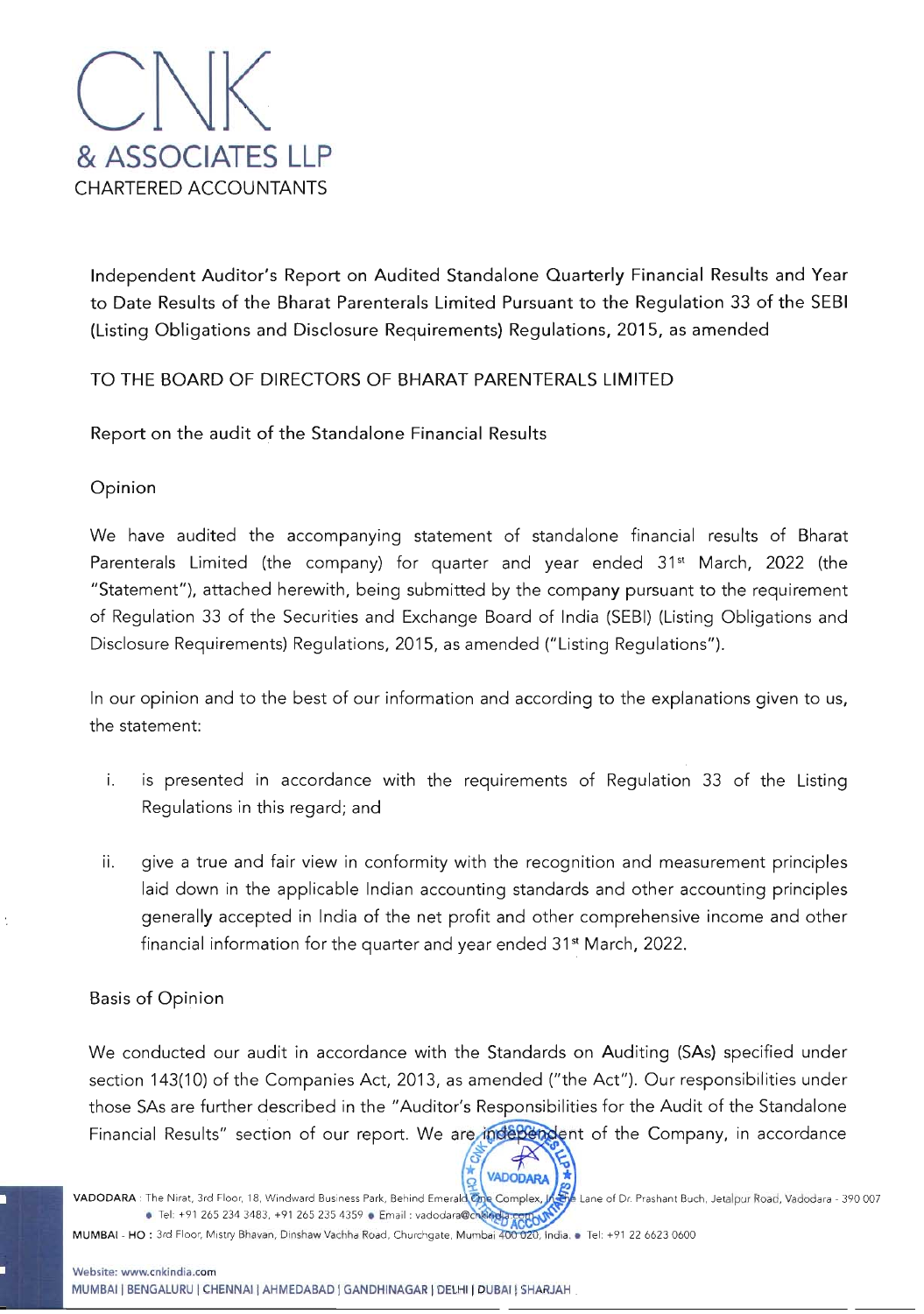with the Code of Ethics issued by the Institute of Chartered Accountants of India together with the ethical requirements that are relevant to our audit of the standalone financial results under the provisions of the Act and the Rules thereunder, and we have fulfilled our other ethical responsibilities in accordance with these requirements and the Code of Ethics. We believe that the audit evidence we have obtained is sufficient and appropriate to provide a basis for our opinion.

## Management's Responsibilities for the Standalone Financial Results

The. statement has been prepared on the basis of the standalone financial statements. The Company's Board of Directors are responsible for the preparation and presentation of these standalone financial results that give a true and fair view of the net profit and other comprehensive income and other financial information in accordance with the recognition and measurement principles laid down in Indian Accounting Standards prescribed under Section 133 of the Act read with relevant rules issued thereunder and other accounting principles generally accepted in India and in compliance with Regulation 33 of the Listing Regulations. This responsibility also includes maintenance of adequate accounting records in accordance with the provisions of the Act for safeguarding of the assets of the Company and for preventing and detecting frauds and other irregularities; selection and application of appropriate accounting policies; making judgments and estimates that are reasonable and prudent; and design, implementation and maintenance of adequate internal financial controls that were operating effectively for ensuring the accuracy and completeness of the accounting records, relevant to the preparation and presentation of the standalone financial results that give a true and fair view and are free from material misstatement, whether due to fraud or error.

In preparing the standalone financial results, the Board of Directors are responsible for assessing the Company's ability to continue as a going concern, disclosing, as applicable, matters related to going concern and using the going concern basis of accounting unless the Board of Directors either intends to liquidate the Company or to cease operations, or has no realistic alternative but to do so.

The Board of Directors are also responsible for overseeing the Company's financial reporting process.

Auditor's Responsibilities for the Audit of the Standalone Financial Results

Our objectives are to obtain reasonable assurance about whether the standalone financial results as a whole are free from material misstatement, whether due to fraud or error, and to

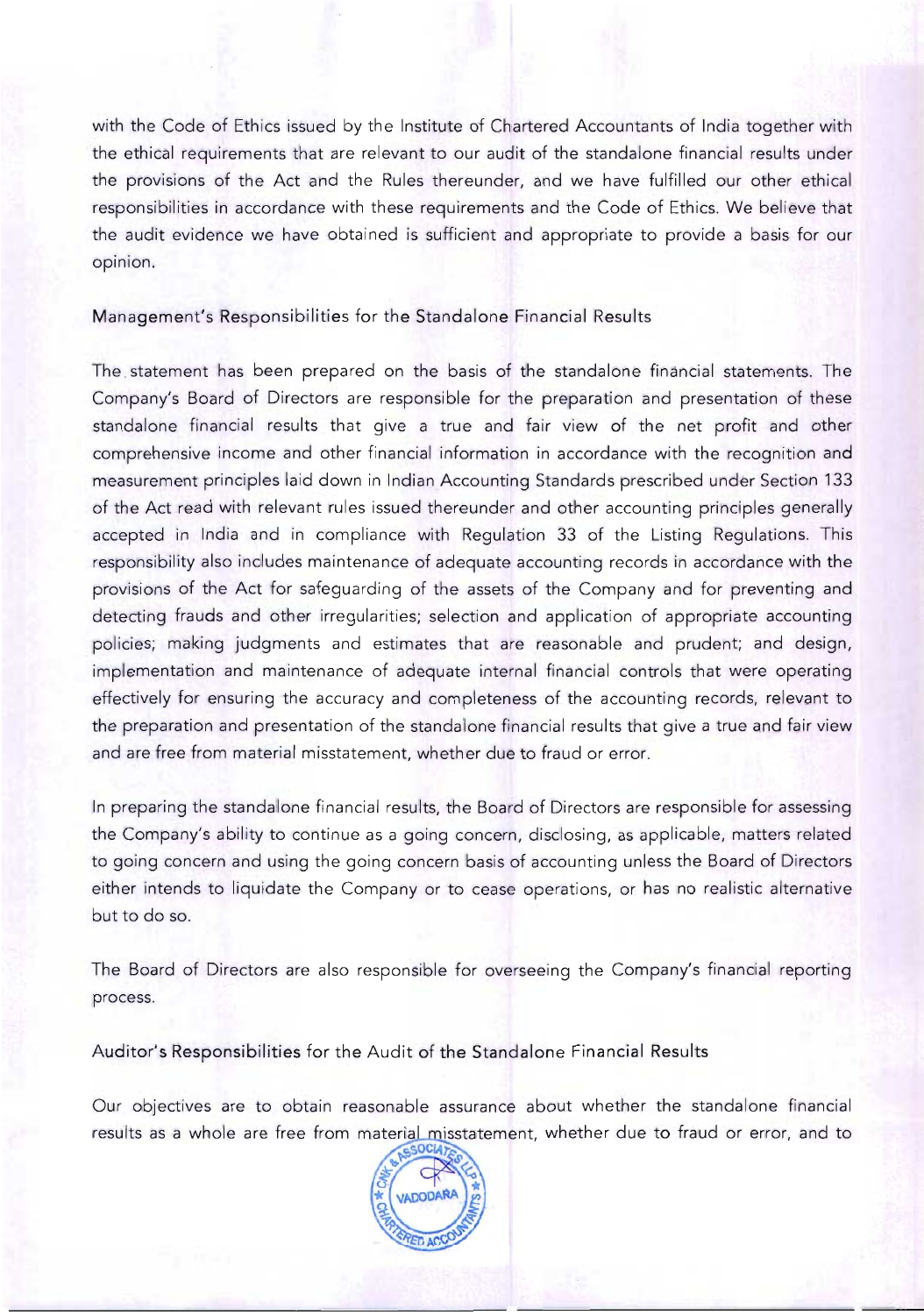issue an auditor's report that includes our opinion. Reasonable assurance is a high level of assurance, but is not a guarantee that an audit conducted in accordance with SAs will always detect a material misstatement when it exists. Misstatements can arise from fraud or error and are considered material if, individually or in the aggregate, they could reasonably be expected to influence the economic decisions of users taken on the basis of these standalone financial results.

As part of an audit in accordance with SAs, we exercise professional judgment and maintain professional skepticism throughout the audit. We also:

- Identify and assess the risks of material misstatement of the standalone financial results, whether due to fraud or error, design and perform audit procedures responsive to those risks, and obtain audit evidence that is sufficient and appropriate to provide a basis for our opinion. The risk of not detecting a material misstatement resulting from fraud is higher than for one resulting from error, as fraud may involve collusion, forgery, intentional omissions, misrepresentations, or the override of internal control.
- Obtain an understanding of internal control relevant to the audit in order to design audit procedures that are appropriate in the circumstances. Under Section 143(3)(i) of the Act, we are also responsible for expressing our opinion through a separate report on the complete set of standalone financial statements on whether the company has adequate internal financial controls with reference to standalone financial statements in place and the operating effectiveness of such controls.
- Evaluate the appropriateness of accounting policies used and the reasonableness of accounting estimates and related disclosures in the standalone financial results made by the Board of Directors.
- Conclude on the appropriateness of the Board of Directors' use of the going concern basis of accounting and, based on the audit evidence obtained, whether a material uncertainty exists related to events or conditions that may cast significant doubt on the Company's ability to continue as a going concern. If we conclude that a material uncertainty exists, we are required to draw attention in our auditor's report to the related disclosures in the standalone financial results or, if such disclosures are inadequate, to modify our opinion. Our conclusions are based on the audit evidence obtained up to the date of our auditor's report. However, future events or conditions may cause theCompany to cease to continue as a going concern.

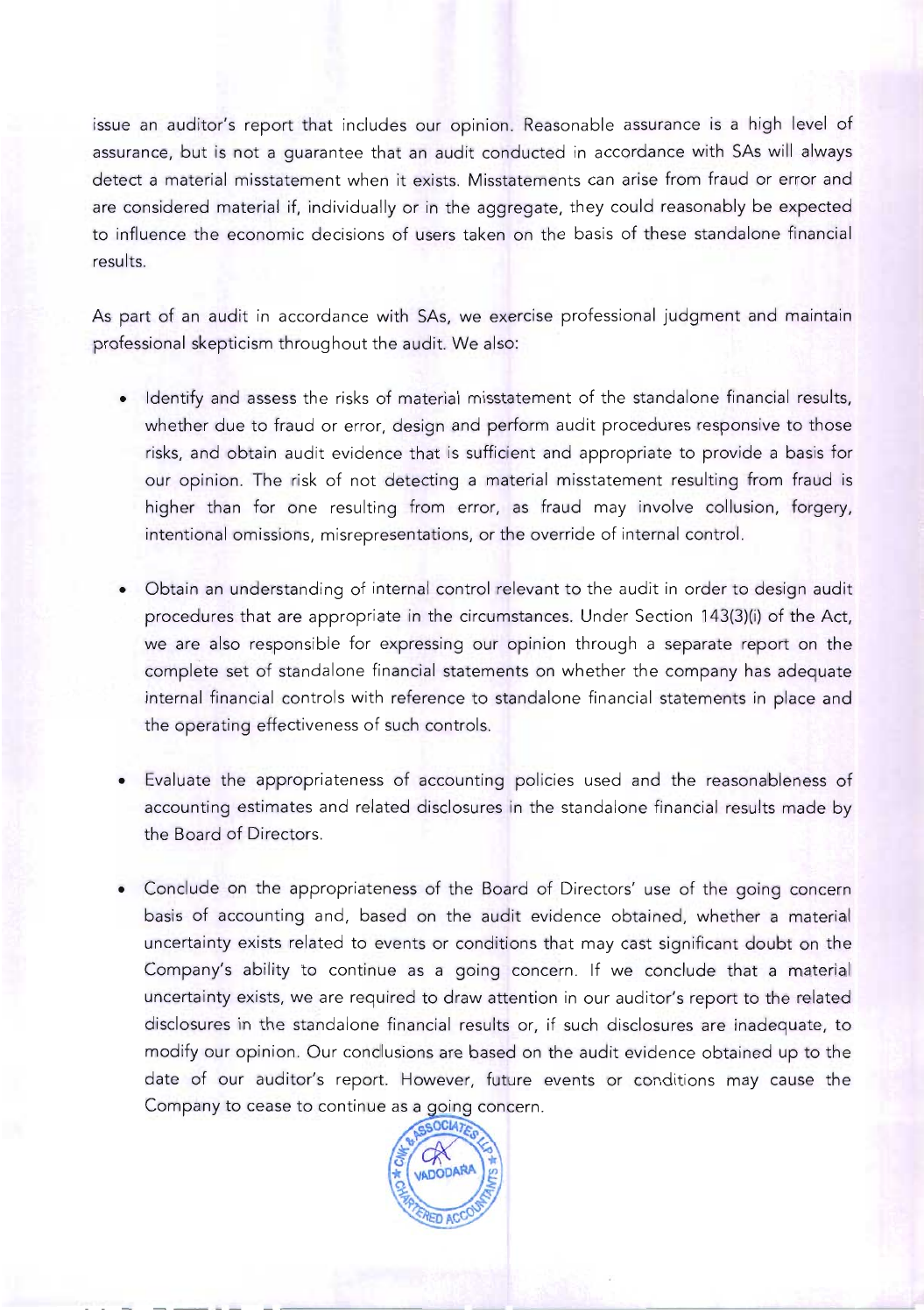• Evaluate the overall presentation, structure and content of the standalone financial results, including the disclosures, and whether the standalone financial results represent the underlying transactions and events in a manner that achieves fair presentation.

We communicate with those charged with governance regarding, among other matters, the planned scope and timing of the audit and significant audit findings, including any significant deficiencies in internal control that we identify during our audit.

We also provide those charged with governance with a statement that we have complied with relevant ethical requirements regarding independence, and to communicate with them all relationships and other matters that may reasonably be thought to bear on our independence, and where applicable, related safeguards.

## **Other** matter

The Statement includes the results for the quarter ended 31<sup>st</sup> March, 2022 being the balancing figures between the audited figures in respect of full financial year ended 31<sup>st</sup> march, 2022 and the published unaudited year to date figures up to the third quarter of the current financial year, which were subjected to a limited review by us, as required under the Listing Regulations.

For **CNK & Associates LLP** Chartered Accountants Firm Registration No. 101961W/W-100036

Accu. &to

Alok Shah Partner Membership No.042005 Place: Vadodara Date: 28<sup>th</sup> May, 2022  $UDIN:22042005ATTTTM1447$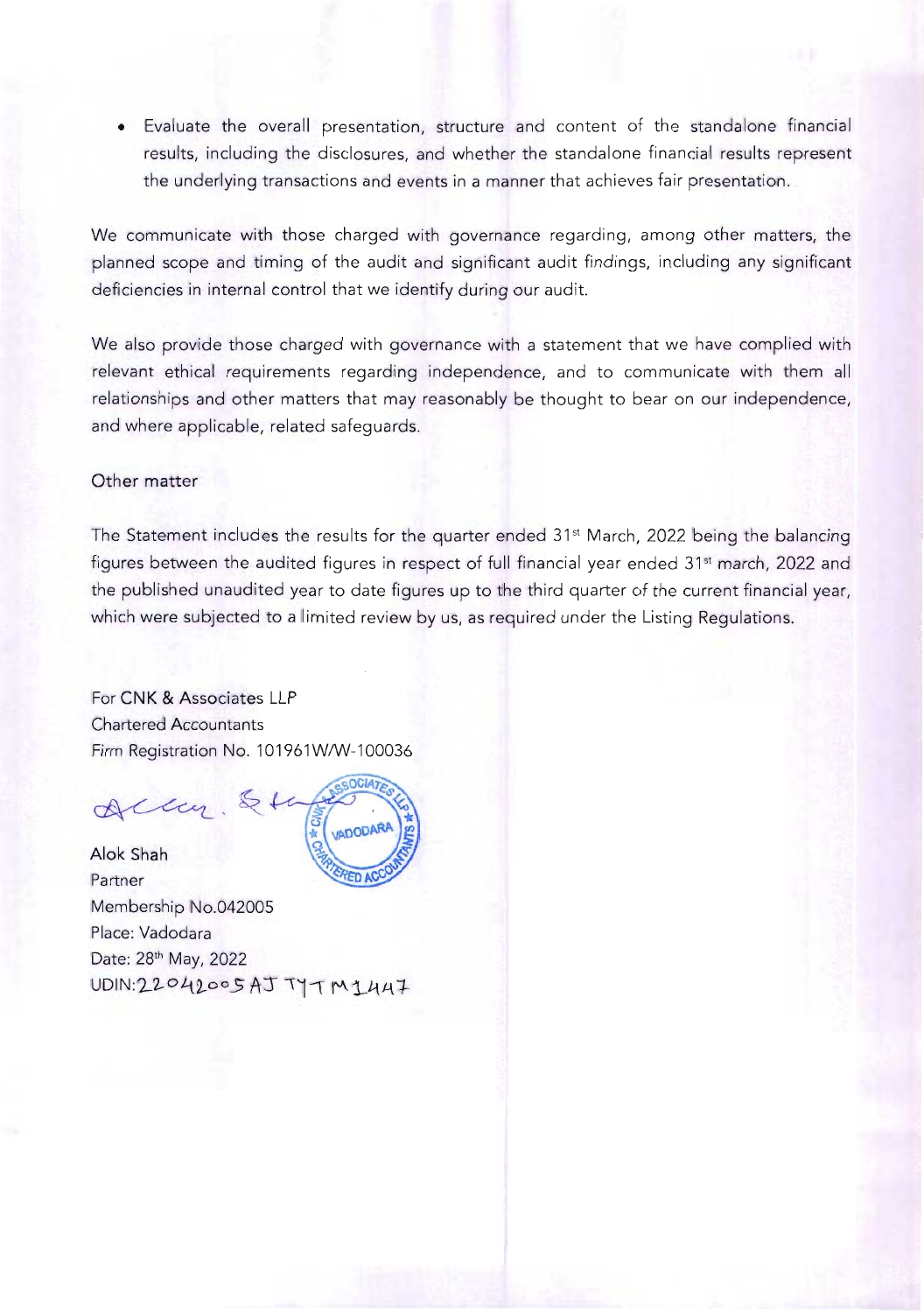

Independent Auditor's Report on the consolidated financial results of Bharat Parenterals Limited pursuant to the Regulation 33 of the SEBI (Listing Obligations and Disclosure Requirements) Regulations 2015 as amended.

# TO THE BOARD OF DIRECTORS OF BHARAT PARENTERALS LIMITED

Report on the Audit of Consolidated Financial Results

Opinion

We have audited the accompanying statement of consolidated financial results of Bharat Parenterals Limited (hereinafter referred to as the 'Holding Company") and its subsidiary (Holding Company and its subsidiary together referred to as "the Group"), attached herewith, being submitted by the Holding Company pursuant to the requirement of Regulation 33 of the Securities and Exchange Board of India (SEBI) (Listing Obligations and Disclosure Requirements) Regulations, 2015, as amended ('Listing Regulations').

In our opinion and to the best of our information and according to the explanations given to us and based on the consideration of reports of other auditors on separate audited financial statements /financial results/ financial information of the subsidiary, the aforesaid consolidated financial results:

- a. includes results of the following entity:
	- (i) Innoxel Lifesciences Private Limited
- b. are presented in accordance with the requirements of Regulation 33 of the Listing Regulations in this regard;
- c. give a true and fair view in conformity with applicable accounting standards, and other accounting principles generally accepted in India, of the consolidated net profit and other comprehensive income and other financial information of the Group for the year ended 31<sup>st</sup> March, 2022.

VADODARA: The Nirat, 3rd Floor, 18, Windward Business Park, Behind Emerald Of • Tel: +91 265 234 3483, +91 265 235 4359 • Email: vadodara@cnkhidELAGCO

VADODARA

MUMBAI • HO : 3rd Floor, Mistry Bhavan, Dinshaw Vachha Road, Churchgate, Mumbai 400 020, India.• Tel: +91 226623 0600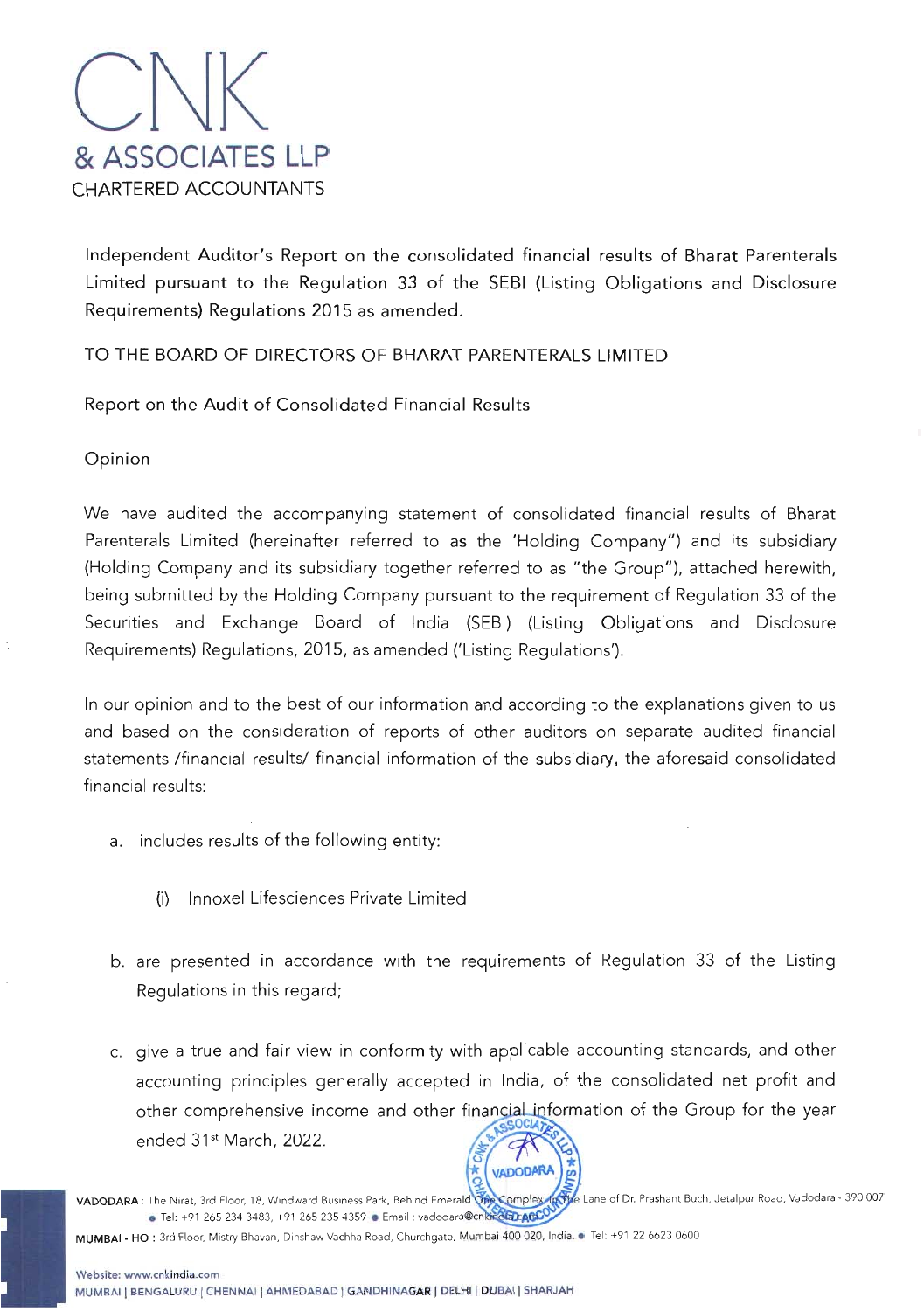## Basis of Opinion

We conducted our audit in accordance with the Standards on Auditing (SAs) specified under section 143(10) of the Companies Act, 2013, as amended ("Act"). Our responsibilities under those SAs are further described in the Auditor's Responsibilities for the Audit of the Consolidated Financial Results section of our report. We are independent of the Group in accordance with the Code of Ethics issued by the Institute of Chartered Accountants of India together with the ethical requirements that are relevant to our audit of the financial statements under the provisions of the Companies Act, 2013 and the Rules thereunder, and we have fulfilled our other ethical responsibilities in accordance with these requirements and the Code of Ethics. We believe that the audit evidence obtained by us and other auditors in terms of their reports referred to in "Other Matter" paragraph below, is sufficient and appropriate to provide a basis for our opinion.

## Board of Directors' Responsibilities for the Consolidated Financial Results

These consolidated financial results have been prepared on the basis of the consolidated financial statements. The Holding Company's Board of Directors are responsible for the preparation and presentation of these consolidated financial results that give a true and fair view of the consolidated net profit and other comprehensive income and other financial information of the Group in accordance with applicable accounting Standards prescribed under Section 133 of the Act read with relevant rules issued thereunder and other accounting principles generally accepted in India and in compliance with Regulation 33 of the Listing Regulations. The respective Board of Directors of the companies included in the Group are responsible for maintenance of adequate accounting records in accordance with the provisions of the Act for safeguarding of the assets of the Group and for preventing and detecting frauds and other irregularities; selection and application of appropriate accounting policies; making judgments and estimates that are reasonable and prudent; and the design, implementation and maintenance of adequate internal financial controls, that were operating effectively for ensuring accuracy and completeness of the accounting records, relevant to the preparation and presentation of the consolidated financial results that give a true and fair view and are free from material misstatement, whether due to fraud or error, which have been used for the purpose of preparation of the consolidated financial results by the Directors of the Holding Company, as aforesaid.

In preparing the consolidated financial results, the respective Board of Directors of the companies included in the Group are responsible for assessing the ability of the Group to continue as a going concern, disclosing, as applicable, matters related to going concern and

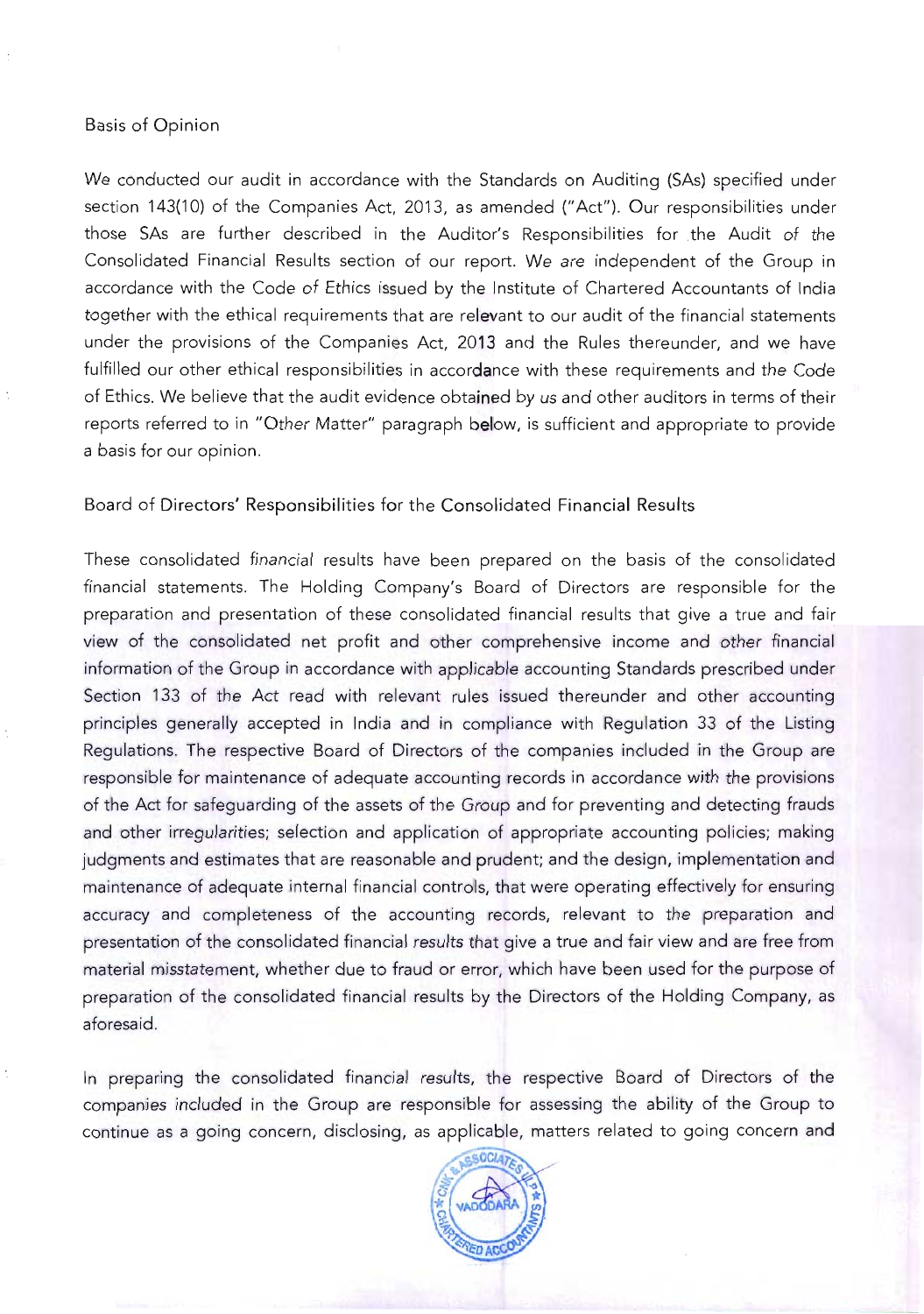using the going concern basis of accounting unless the respective Board of Directors either intends to liquidate the Group or to cease operations, or has no realistic alternative but to do so.

The respective Board of Directors of the companies included in the Group are responsible for overseeing the financial reporting process of the Group.

Auditor's Responsibilities for the Audit of the Consolidated Financial Results

Our objectives are to obtain reasonable assurance about whether the consolidated financial results as a whole are free from material misstatement, whether due to fraud or error, and to issue an auditor's report that includes our opinion. Reasonable assurance is a high level of assurance, but is not a guarantee that an audit conducted in accordance with SAs will always detect a material misstatement when it exists. Misstatements can arise from fraud or error and are considered material if, individually or in the aggregate, they could reasonably be expected to influence the economic decisions of users taken on the basis of these consolidated financial results.

As part of an audit in accordance with SAs, we exercise professional judgment and maintain professional skepticism throughout the audit. We also:

- Identify and assess the risks of material misstatement of the consolidated financial results, whether due to fraud or error, design and perform audit procedures responsive to those risks, and obtain audit evidence that is sufficient and appropriate to provide a basis for our opinion. The risk of not detecting a material misstatement resulting from fraud is higher than for one resulting from error, as fraud may involve collusion, forgery, intentional omissions, misrepresentations, or the override of internal control.
- Obtain an understanding of internal control relevant to the audit in order to design audit procedures that are appropriate in the circumstances. Under Section 143(3) (i) of the Act, we are also responsible for expressing our opinion whether the company has adequate internal financial controls with reference to financial statements in place and the operating effectiveness of such controls.
- Evaluate the appropriateness of accounting policies used and the reasonableness of accounting estimates and related disclosures made by the Board of Directors.
- Conclude on the appropriateness of the Board of Directors use of the going concern basis of accounting and, based on the audit cavidence obtained, whether a material

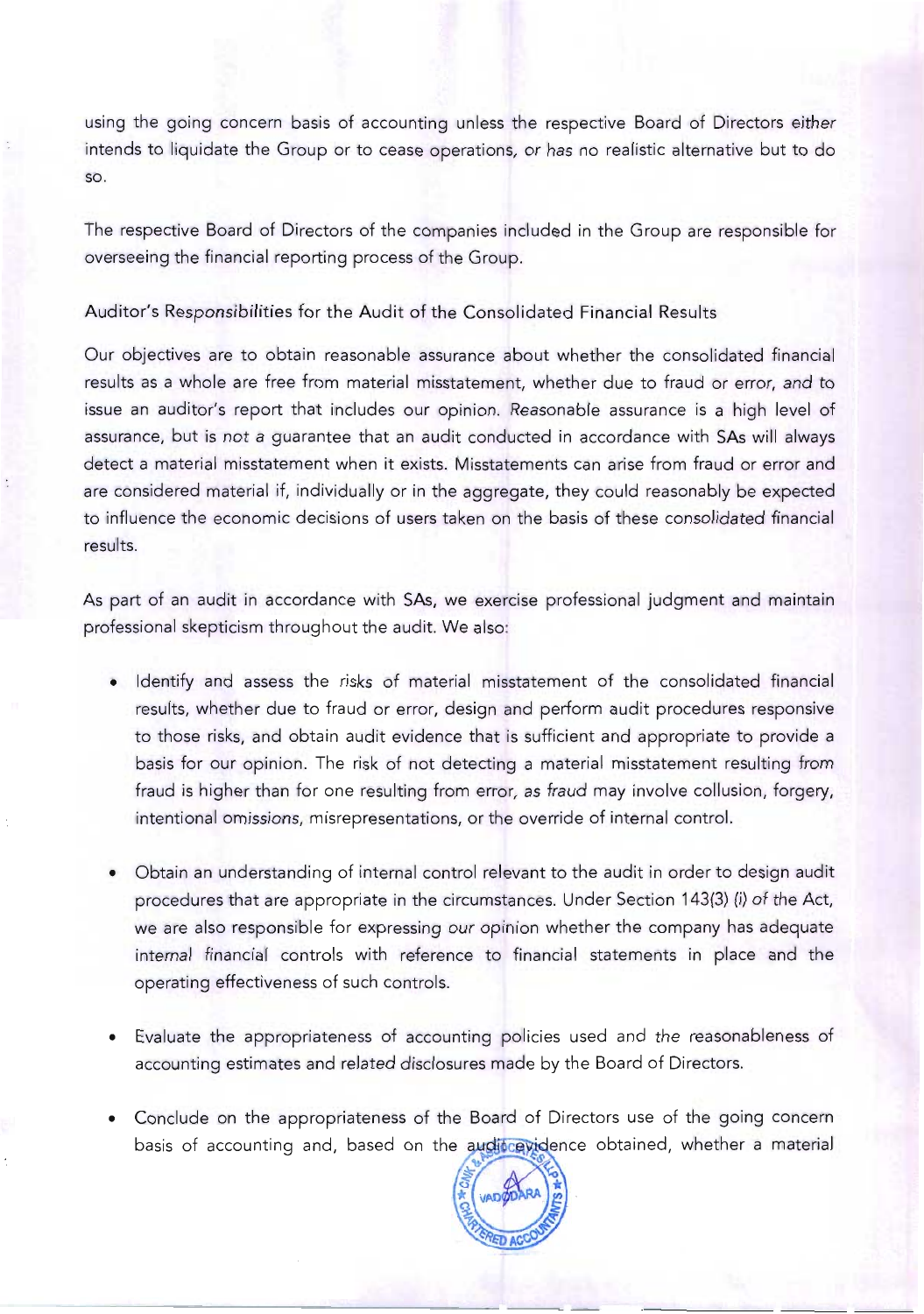uncertainty exists related to events or conditions that may cast significant doubt on the ability of the Group to continue as a going concern. If we conclude that a material uncertainty exists, we are required to draw attention in our auditor's report to the related disclosures in the consolidated financial results or, if such disclosures are inadequate, to modify our opinion. Our conclusions are based on the audit evidence obtained up to the date of our auditor's report. However, future events or conditions may cause the Group to cease to continue as a going concern.

- Evaluate the overall presentation, structure and content of the consolidated financial results, including the disclosures, and whether the consolidated financial results represent the underlying transactions and events in a manner that achieves fair presentation.
- Obtain sufficient appropriate audit evidence regarding the financial results/financial information of the Group to express an opinion on Consolidated Financial Results. We are responsible for the direction, supervision and performance of the audit of financial information of such entities included in the consolidated financial results of which we are the independent auditors. For the other entities included in the Consolidated Financial Results, which have been audited by other auditors, such other auditors remain responsible for the direction, supervision and performance of the audits carried out by them. We remain solely responsible for our audit opinion.

We communicate with those charged with governance of the Holding Company and such other entities included in the consolidated financial results of which we are the independent auditors regarding, among other matters, the planned scope and timing of the audit and significant audit findings, including any significant deficiencies in internal control that we identify during our audit.

We also provide those charged with governance with a statement that we have complied with relevant ethical requirements regarding independence, and to communicate with them all relationships and other matters that may reasonably be thought to bear on our independence, and where applicable, related safeguards.

We also performed procedures in accordance with the circular issued by the SEBI under Regulation 33(8) of the Listing Regulations, as amended, to the extent applicable.